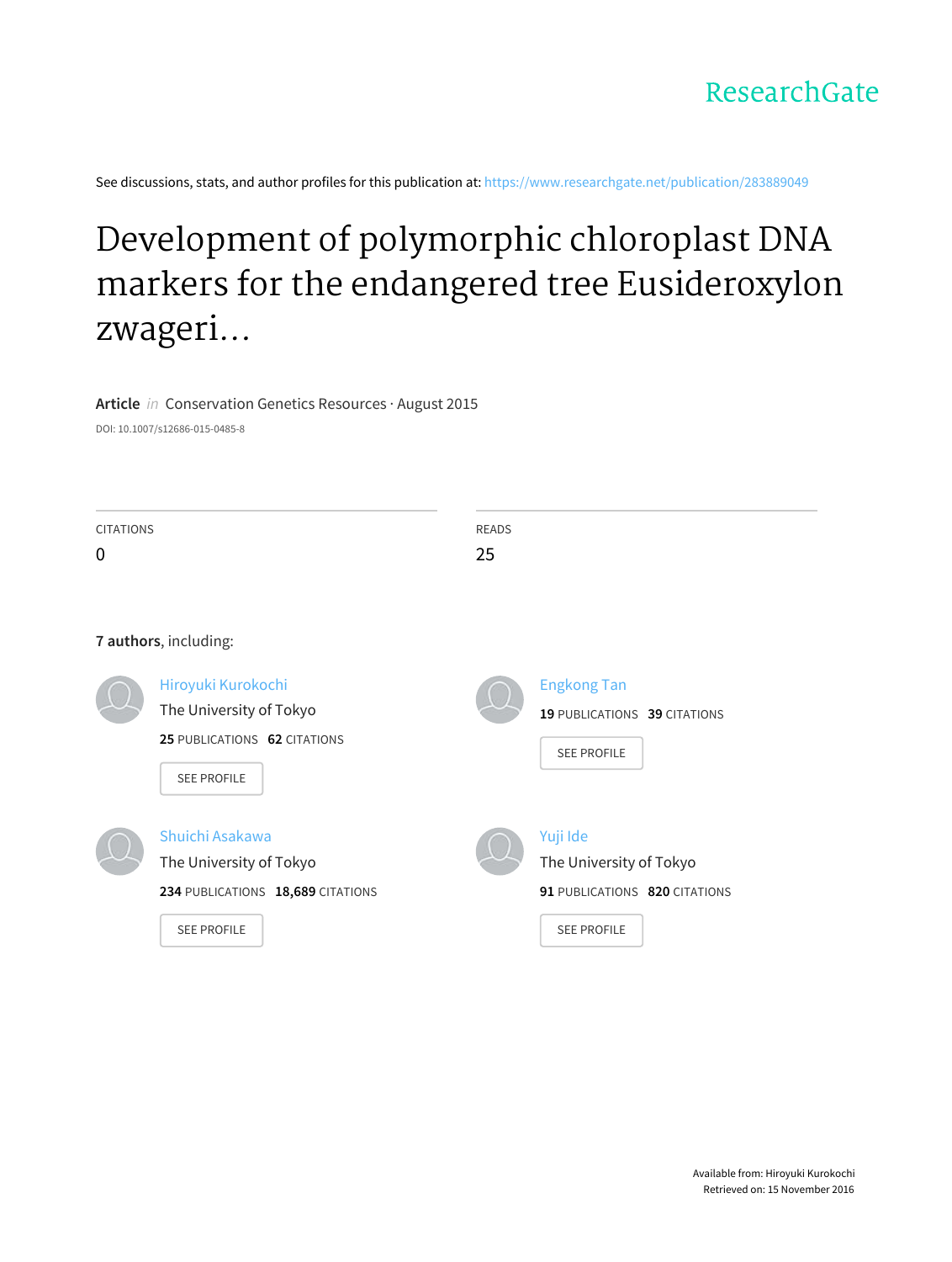METHODS AND RESOURCES ARTICLE



# Development of polymorphic chloroplast DNA markers for the endangered tree Eusideroxylon zwageri through chloroplast isolation and next-generation sequencing

Hiroyuki Kurokochi<sup>1</sup> • I. L. G. Nurtjahjaningsih<sup>2</sup> • Sukartiningsih<sup>3</sup> • Engkong  $Tan^2 \cdot Shuichi Asakawa^2 \cdot Yoko Saito^2 \cdot Yuii Ide^2$ 

Received: 5 August 2015 / Accepted: 12 August 2015 / Published online: 22 August 2015 - Springer Science+Business Media Dordrecht 2015

Abstract Borneo ironwood (Eusideroxylon zwageri) is a tall tropical tree that is threatened by illegal logging and exploitation due to its economic value. In the present study, approximately 10,618 bp of E. zwageri chloroplast DNA were sequenced genome-wide and 16 polymorphic markers of chloroplast DNA were developed, using next-generation sequencing technology. In total, 26 nucleotide substitutions, 3 indels, 1 sequence inversion, and 1 mononucleotide repeat variation were detected in samples of 10 trees collected from 5 populations in Kalimantan, Indonesia. These markers are a powerful tool that may be used to describe the phylogeographical genetic structure of E. zwageri and will be essential for the conservation and management of this endangered tree.

Hiroyuki Kurokochi and I. L. G. Nurtjahjaningsih have contributed equally to this research.

Electronic supplementary material The online version of this article (doi:[10.1007/s12686-015-0485-8\)](http://dx.doi.org/10.1007/s12686-015-0485-8) contains supplementary material, which is available to authorized users.

& Hiroyuki Kurokochi kurokochi@anesc.u-tokyo.ac.jp; h.kurokochi@gmail.com

- <sup>1</sup> Asian Natural Environmental Science Center, The University of Tokyo, 1-1-8 Midori-cho, Nishitokyo, Tokyo 188-0002, Japan
- <sup>2</sup> Graduate School of Agricultural and Life Sciences, The University of Tokyo, 1-1-1, Yayoi, Bunkyo, Tokyo 113-8657, Japan
- <sup>3</sup> Faculty of Forestry, Mulawarman University, Campus Gunung Kelua, Jl. Ki Hajar Dewantara, Samarinda, East Kalimantan 75119, Indonesia

Keywords Eusideroxylon zwageri · Next-generation sequencing · Chloroplast DNA · Polymorphic markers · Phylogeography

## Introduction

Borneo ironwood, Eusideroxylon zwageri (Lauraceae), is a tropical rainforest tree with a long lifespan that is distributed naturally in Brunei, Indonesia, Malaysia, and the Philippines. The wood has high specific gravity and is extremely hard, making it durable for decades or even a century (Whitten et al. [1987](#page-6-0)). The wood is economically valuable mainly for bridge construction and furniture manufacture. It uses insect-mediated pollination and gravity dispersal of seeds. Clearing of land for agriculture and overharvesting may threaten this species (Partomi-hardjo [1987\)](#page-6-0). Thus, the conservation of E. zwageri is an urgent matter. In order to form an effective conservation strategy, it is essential to understand the underlying genetic structure of the species, because the spatial genetic structure of wild populations is often linked to specific local ecosystems.

Evaluation of the intraspecific mutations of chloroplast DNA is a powerful tool for describing the phylogeographical genetic structure. Chloroplast DNA is generally maternally inherited in angiosperms, thus chloroplast DNA markers record gene flow from seed movement only, whereas nuclear markers record the gene flow of both pollen and seeds. In addition, polymorphisms in haploid genomes are more affected by genetic drift than those from the nuclear genome (Petit et al. [1993](#page-6-0)). Patterns in the spatial distribution of chloroplast DNA polymorphism established by seed dispersal during range expansion should therefore be more slowly eroded by subsequent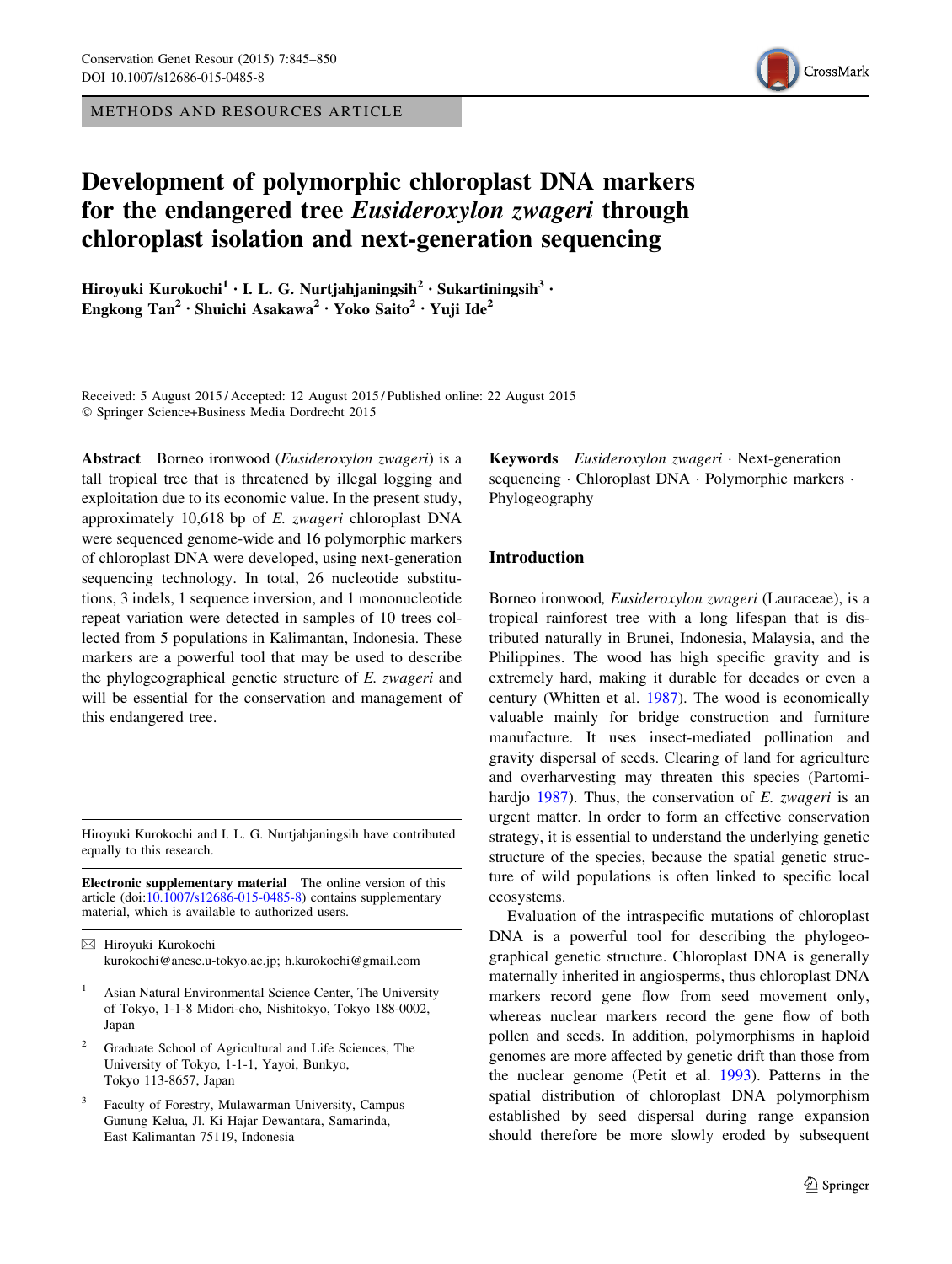<span id="page-2-0"></span>gene flow, compared with spatial patterns in nuclear genetic markers, especially in trees (Petit and Hampe [2006\)](#page-6-0).

However, until now, not enough markers have been available to detect intraspecific variations in chloroplast DNA in E. *zwageri*. In the present study, in order to understand the phylogeographical genetic structure of E. zwageri, we developed a sufficient number of chloroplast DNA markers, including intraspecific mutations.

#### Materials and methods

## Preparation of reference chloroplast DNA sequences for E. zwageri with a next-generation sequencer

In order to increase the ratio of chloroplast DNA, chloroplasts of E. zwageri leaves sampled from Kutai in Indonesia  $(NO°33'54'', EL17°35'27.6'')$  were isolated according to Sato et al. [\(1993](#page-6-0)). Chloroplast DNA was then extracted from the isolated chloroplasts using a DNeasy Blood & Tissue Kit (Qiagen). Fragmented DNA was produced from approximately 50 ng of chloroplast DNA with Ion Shear Plus Reagents. After the adapter was ligated to the fragmented DNA with the Ion Plus Fragment Library Kit, approximately 550 bp of DNA fragments were collected using the E-GelR SizeSelect<sup>TM</sup> 2 % Agarose Gel and iBase<sup>TM</sup> unit (Kurokochi et al. [2014;](#page-6-0) Kurokochi et al. [2015](#page-6-0)).

The collected DNA was amplified by PCR with an Ion Plus Fragment Library Kit, under the following PCR conditions: a 5-min hold at 95 °C, 12 cycles of 95 °C for 15 s, 58 °C for 15 s, and 70 °C for 1 min, then a final hold at  $4^{\circ}$ C. After the concentration of the amplified DNA was determined with Agilent 2200 TapeStation (Agilent Technologies),  $1 \mu L$  of the amplified DNA was diluted to  $2 \mu M$ and sequenced using an IonPGM sequencer. All sequencing data were assembled and contigs were generated using a CLC Genomics Workbench (CLC Bio). The contigs with more than 2000 bp were checked to determine whether they were derived from chloroplast DNA, using the BLAST (National Center for Biotechnology Information, NCBI). All contigs judged to be related to chloroplast DNA were treated as reference chloroplast DNA sequences for E. zwageri.

# Design and characterization of chloroplast DNA markers for E. zwageri

Chloroplast DNA markers were designed from the developed reference chloroplast DNA sequences using Primer3Plus (Untergasser et al. [2007\)](#page-6-0). In order to detect chloroplast DNA mutations among individuals, a total of ten E. zwageri trees were selected, two each from five geographically separated populations: Kapuas Hulu  $(N1°5'16.8",$  $E111°57'7.2'$ , 7.2"), Berau (N0°35'6", E117°11′52.8″), 52.8"), Gunung Palung  $(NO°56'42",$ E109°59'9.6"), Kutai (N0°33'54", E117°35'27.6"), and Kintap (S3°42'10.8", E115°9'18"). One leaf was collected from each of the selected trees and dried in a separate plastic bag containing silica gel. DNA was extracted from the dried leaves using the CTAB method (Kurokochi et al. [2013](#page-5-0)).

Table 1 Basic information on contigs with more than 2000 bp after assembly. (Color table online)

| Contig      | Average<br>coverage <sup>a</sup> | Length of contig<br>(bp) |            |                   | Accession number<br>(sort by "Max Score" in NCBI BLAST) <sup>b</sup> |            |            |
|-------------|----------------------------------|--------------------------|------------|-------------------|----------------------------------------------------------------------|------------|------------|
| Contig I    | 84.2                             | 32,767                   | AJ428413.1 | KF753638.1        | KJ408574.1                                                           | JN867582.1 | JN867580.1 |
| Contig II   | 153.6                            | 22,793                   | DO899947.1 | <b>IN867577.1</b> | JN227740.1                                                           | KF753638.1 | KJ408574.1 |
| Contig III  | 82.4                             | 18,444                   | DO899947.1 | JN867579.1        | KJ408574.1                                                           | HM775382.1 | JN867582.1 |
| Contig IV   | 82.0                             | 15,469                   | DO899947.1 | KJ408574.1        | JN867582.1                                                           | HM775382.1 | KF753638.1 |
| Contig V    | 81.1                             | 10,413                   | DO899947.1 | AJ428413.1        | JN867584.1                                                           | HM775382.1 | JN867582.1 |
| Contig VI   | 84.0                             | 9931                     | AJ428413.1 | JN867587.1        | JN867584.1                                                           | HM775382.1 | KF753638.1 |
| Contig VII  | 73.5                             | 9452                     | AJ428413.1 | JN227740.1        | KF753638.1                                                           | JN867577.1 | HM775382.1 |
| Contig VIII | 82.6                             | 8011                     | KJ408574.1 | <b>IN867580.1</b> | JN867581.1                                                           | JN867582.1 | DO899947.1 |
| Contig IX   | 23.9                             | 3483                     | AF389256.1 | AF479244.1        | DO008624.1                                                           | AY095466.1 | AY095462.1 |
| Contig X    | 10.6                             | 3045                     | AF506028.1 | AM487639.2        | AM482469.2                                                           | AM425773.2 | AM459848.2 |
| Contig XI   | 4.3                              | 2891                     | AP004894.1 | HG975451.1        | HG975521.1                                                           | CP002684.1 | CP002688.1 |
| Contig XII  | 78.5                             | 2430                     | DO899947.1 | AJ428413.1        | KF753638.1                                                           | HM775382.1 | KJ408574.1 |
| Contig XIII | 4.6                              | 2112                     |            |                   | Not hit                                                              |            |            |
| Contig XIV  | 3.6                              | 2021                     |            |                   | Not hit                                                              |            |            |

<sup>a</sup> Average coverage was calculated on the basis of the reads that were obtained from the next-generation sequencer

<sup>b</sup> Yellow, green, blue, and red indicate that the Query cover in the NCBI BLAST had more than 90, 50–90, 10–50, and fewer than 10 hits, respectively. ''Not hit'' indicates that the E value in the NCBI BLAST was larger than  $e^{-10}$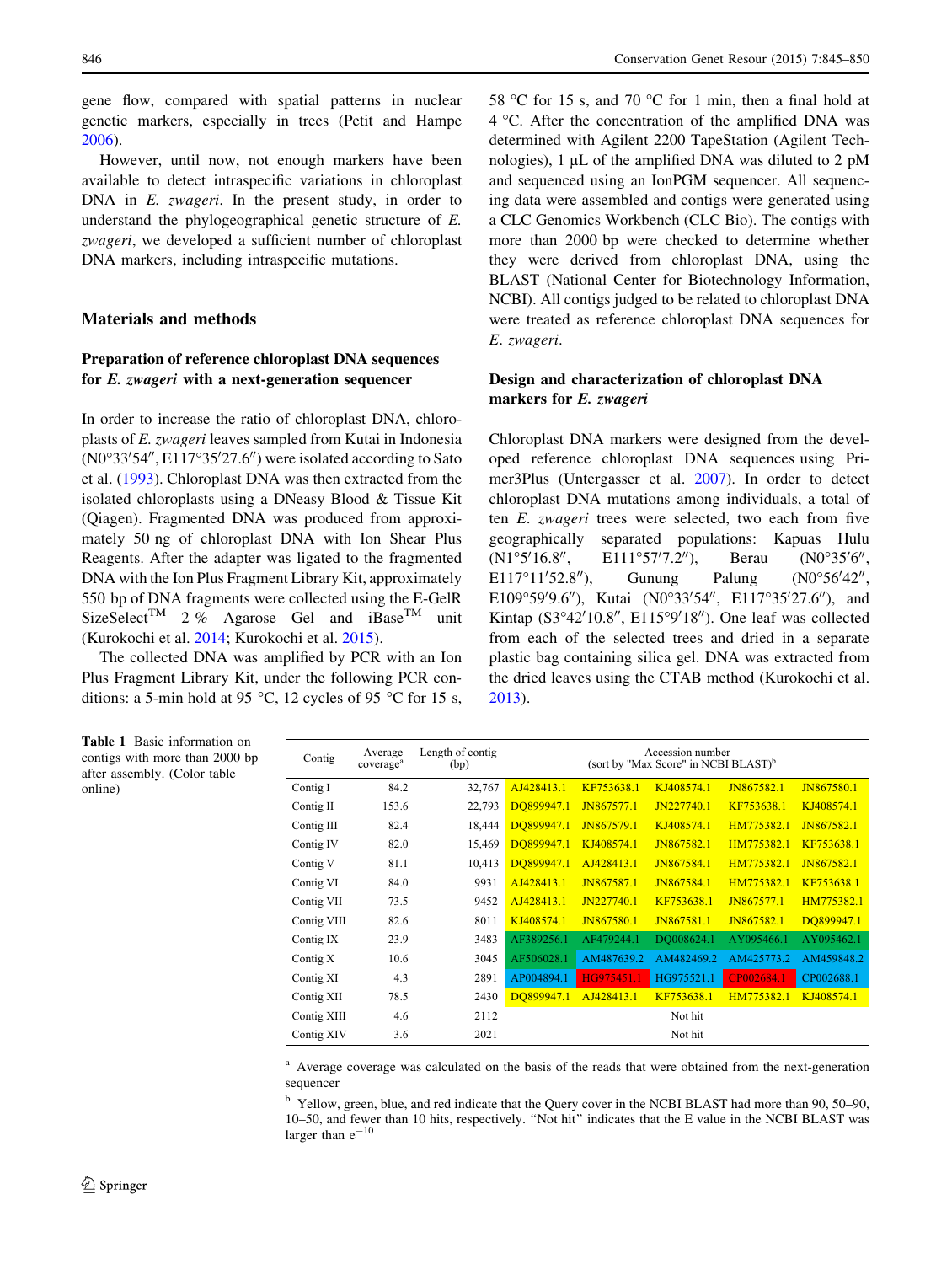<span id="page-3-0"></span>

|                 | Table 2 The 19 primers developed for chloroplast DNA of Eusideroxylon zwageri                   |                                                                                                                                                                                               |                     |                             |                                      |                             |
|-----------------|-------------------------------------------------------------------------------------------------|-----------------------------------------------------------------------------------------------------------------------------------------------------------------------------------------------|---------------------|-----------------------------|--------------------------------------|-----------------------------|
| Locus           | Primer $F(S'-3')$                                                                               | Primer R $(S'-3')$                                                                                                                                                                            | Contig <sup>a</sup> | length $(pp)^b$<br>Expected | length (bp) <sup>c</sup><br>Compared | mutation sites<br>Number of |
| $Ez_Cc_{p\_01}$ | <b>TCTAGGAATCAACAACACGAAAA</b>                                                                  | PCCCTTGCTTGTGGATAA                                                                                                                                                                            | Contig              | 575                         | 530                                  | $\sim$                      |
| $Ez_Cc_p$ _02   | AGTAATCCACGCCACTCTCA                                                                            | GTCGCTGTCAGGCAACTA                                                                                                                                                                            | Contig 1            | 586                         | 488                                  |                             |
| $Ez_Cp_03$      | TCGAATCATATCCAATGGTCA                                                                           | GCAGTGCCGATATCTTAT                                                                                                                                                                            | Contig              | 568                         | 482                                  |                             |
| $Ez_Cp_D$ 04    | <b>TTCGGAGATTGGATGCAGTT</b>                                                                     | GCCCCACCATGAGTAAATA                                                                                                                                                                           | Contig II           | 594                         | 498                                  |                             |
| $Ex_{Cp\_05}$   | TCCCTCTATCCCCAATAAAAAG                                                                          | AATGAAGTATTAACATTCTTTTTGAGC                                                                                                                                                                   | Contig III          | 692                         | 648                                  |                             |
| $Ez_Cp_06$      | CGGAAATTAGAAATGCCAAAA                                                                           | <b>TCGAGATGGAATCCCTAGAAA</b>                                                                                                                                                                  | Contig III          | 594                         | 497                                  |                             |
| $Ez_Cp_07$      | <b>ITTCAAGAGTTCGCTGAGCTT</b>                                                                    | CTATCCTTGGTTGGACGAA                                                                                                                                                                           | Contig III          | 569                         | $\overline{6}$                       |                             |
| Ez_Cp_08        | CGGAAAGGAATTGGGAAAA                                                                             | CACATGTCGTACCATATTCCAC                                                                                                                                                                        | Contig III          | 573                         | 501                                  |                             |
| Ez_Cp_09        | TGATTTCGTTCTCTCGCTATCA                                                                          | GGGTTTACTTTTCAACCATAGG                                                                                                                                                                        | Contig IV           | 548                         | 467                                  |                             |
| $Ex_{Cp\_10}$   | GCGGGCTGTTCAAGATCATA                                                                            | TCGCTTGGATTTACGAAAGG                                                                                                                                                                          | Contig V            | 599                         | 515                                  |                             |
| $Ex\_Cp\_11$    | TTTTGCAGCTTTCGTTGTTG                                                                            | TAGCACCATGCCAAATGTGT                                                                                                                                                                          | Contig V            | 677                         | 573                                  |                             |
| $Ez_Cp_12$      | CCACGGGTTGCTTACTGAAT                                                                            | GGACAGTAACGAGGGTCAA                                                                                                                                                                           | Contig V            | 983                         | 845                                  |                             |
| $Ez_Cp_13$      | CGGGTGCCTCATAAAAAGAA                                                                            | GTGCCACCAGATGTGCATAC                                                                                                                                                                          | Contig V            | 789                         | 675                                  |                             |
| $Ez_Cp_14$      | TGGAGAAGACAAAATTGTTTGAA                                                                         | GACCGATTTACCCTCTTTTGC                                                                                                                                                                         | Contig $VIII$       | 595                         | 505                                  |                             |
| $Ex_Cp_15$      | TGCCAGAAGTTGACAAGGTG                                                                            | TTCCCTAGAAGAAAAGAAATAGCA                                                                                                                                                                      | Contig VIII         | 579                         | 497                                  |                             |
| Ez_Cp_16        | CTCTTCGGGACCGAATATCA                                                                            | AGATGCTCTTGGCTCGACAT                                                                                                                                                                          | Contig VIII         | 782                         | 687                                  |                             |
| $Ez_Cp_17$      | GATTTATGATATGCTTCCTGCTGA                                                                        | TCAAAGCCACCTTCTGCT                                                                                                                                                                            | $Contig$ XII        | 497                         | 471                                  |                             |
| $Ez_Cp_18$      | TTCACGCATGTCCAGTTGAT                                                                            | CCCACGATCCTGTTGATT                                                                                                                                                                            | $Contg$ XII         | 800                         | 703                                  |                             |
| Ez_Cp_19        | AGCAGAAGAGGTGGCTTGA                                                                             | ATGATGGGATCGTAGCTTGG                                                                                                                                                                          | Contig XII          | 648                         | 546                                  |                             |
|                 | <sup>a</sup> The contigs shown are the same as those in Table 1                                 |                                                                                                                                                                                               |                     |                             |                                      |                             |
|                 | Expected length is the length from Primer F to Primer R, based on each of the assembled contigs |                                                                                                                                                                                               |                     |                             |                                      |                             |
|                 |                                                                                                 | Compared length is the length that was actually read using the ABI 3130 capillary sequencer in this study. The two lengths were different because the direct sequencing technique was used, a |                     |                             |                                      |                             |
|                 |                                                                                                 | method that sometimes makes it difficult to detect both edges of the sequencing regions. The sequencing data on each compared length are described in Supporting Information                  |                     |                             |                                      |                             |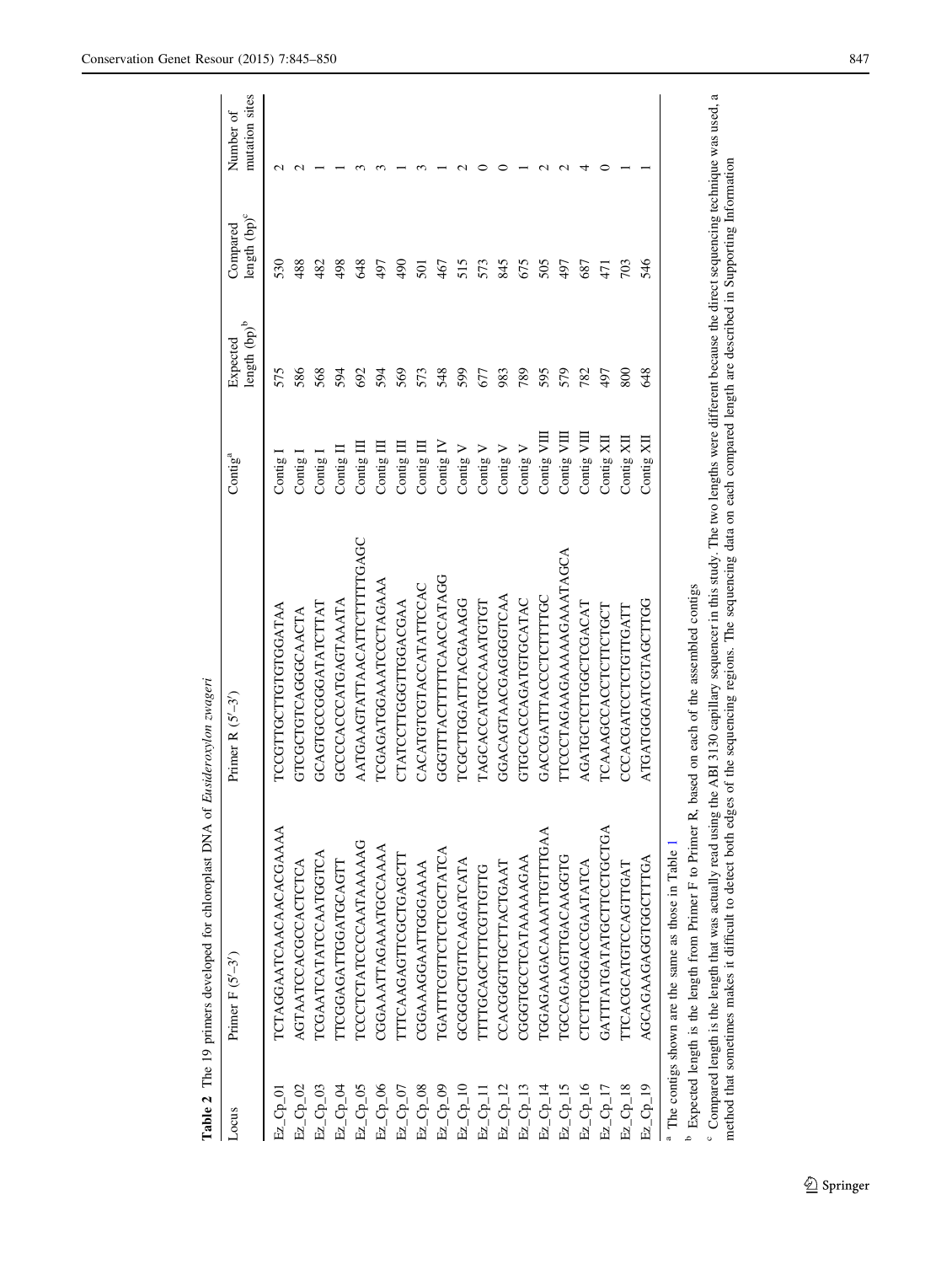<span id="page-4-0"></span>

|                                                                                  |          |                         |            |     | J           |             |     |                                   |                   |                  |                                    |     |               |            |            |             |     |
|----------------------------------------------------------------------------------|----------|-------------------------|------------|-----|-------------|-------------|-----|-----------------------------------|-------------------|------------------|------------------------------------|-----|---------------|------------|------------|-------------|-----|
| Contig                                                                           | Contig 1 |                         |            |     |             | Contig II   |     | Contig III                        |                   |                  |                                    |     |               |            |            |             |     |
| Locus                                                                            |          | $E_z$ <sub>-Cp-01</sub> | $Ez_Cp_02$ |     | $Ez_Cp_03$  | $Ez_Cp_M$   |     | $Ez$ <sub>-Cp<sub>-</sub>05</sub> |                   |                  | Ez_Cp_06                           |     |               | $Ez_Cp_07$ | $Ez_Cp_08$ |             |     |
| Location                                                                         | 63       | 264                     | $61 - 68$  | 257 | 353         | 87          |     | 56                                | 164-166           | 560              | 114-119                            | 268 | 368           | 468        | 53         | 300         | 357 |
| Kapuas Hulu                                                                      |          |                         | AAAGGGTI   |     |             |             |     | ≺                                 |                   |                  |                                    |     |               |            |            |             |     |
| Berau                                                                            |          |                         | AAAGGGTI   |     |             | ⋖           |     | ⋖                                 | ACA<br>GCC<br>ACA | ⋖                | I                                  |     |               |            |            | ن           |     |
| Gunung Palung                                                                    |          |                         | AAAGGGTT   |     |             | ⋖           |     | ⋖                                 |                   | U                | $\overline{\phantom{a}}$           |     |               |            |            | 4           | ⋖   |
| Kutai                                                                            |          |                         |            |     |             | Õ           |     | ⋖                                 | GCA               | O                | ACTGTA                             |     | ゥ             | ⋖          |            | Ù           | ⋖   |
| Kintap                                                                           |          |                         | I          |     |             | ⋖           |     | ت                                 | GCA               | Ò                | ACTGTA                             |     | ن             | ں          |            | U           | ပ   |
| Contig                                                                           |          | Contig IV               | Contig V   |     |             | Contig VIII |     |                                   |                   |                  |                                    |     |               | Contig XII |            |             |     |
| Region                                                                           |          | $Ez_Ccp_0$ 9            | $Ez_Cp_10$ |     | $Ex\_Cp\_1$ | $Ez_Ccp_14$ |     |                                   | $Ex_Ccp_15$       |                  | $E_z$ <sub>-Cp<sub>-16</sub></sub> |     |               | $Ez_Cp_18$ |            | $Ez_Ccp_19$ |     |
| Location                                                                         |          | $171 - 175$             | 374<br>45  |     | 182         | 45          | 137 | 28                                | 431               | $\overline{c}$   | $161 - 170$                        | 256 | $\frac{1}{4}$ | 45         |            | $69 - 70$   |     |
| Kapuas Hulu                                                                      |          | AGTAG                   |            |     |             |             |     | ت                                 |                   | ウ                | A10                                |     |               |            |            | FA          |     |
| Berau                                                                            |          | AGTAG                   |            |     |             |             | O   |                                   | ⋖                 | $\blacktriangle$ | $A9$                               |     |               |            |            | $\cup$      |     |
| Gunung Palung                                                                    |          | CTACT                   |            |     |             |             | ⋖   |                                   | ⋖                 | Ò                | A10                                | ◡   | ⋖             |            |            | U           |     |
| Kutai                                                                            |          | AGTAG                   |            |     |             |             | ゥ   |                                   | ⋖                 | ⋖                | A <sub>9</sub>                     |     | ゥ             |            |            | $\cup$      |     |
| Kintap                                                                           |          | CTACT                   | C          |     |             |             |     |                                   | Õ                 | ≺                | A9                                 |     |               |            |            | $\cup$      |     |
| All the compared sequences of each locus are described in Supporting Information |          |                         |            |     |             |             |     |                                   |                   |                  |                                    |     |               |            |            |             |     |

Table 3 Mutation sites and types detected in the present study using five populations of Eusideroxylon zwageri Table 3 Mutation sites and types detected in the present study using five populations of Eusideroxylon zwageri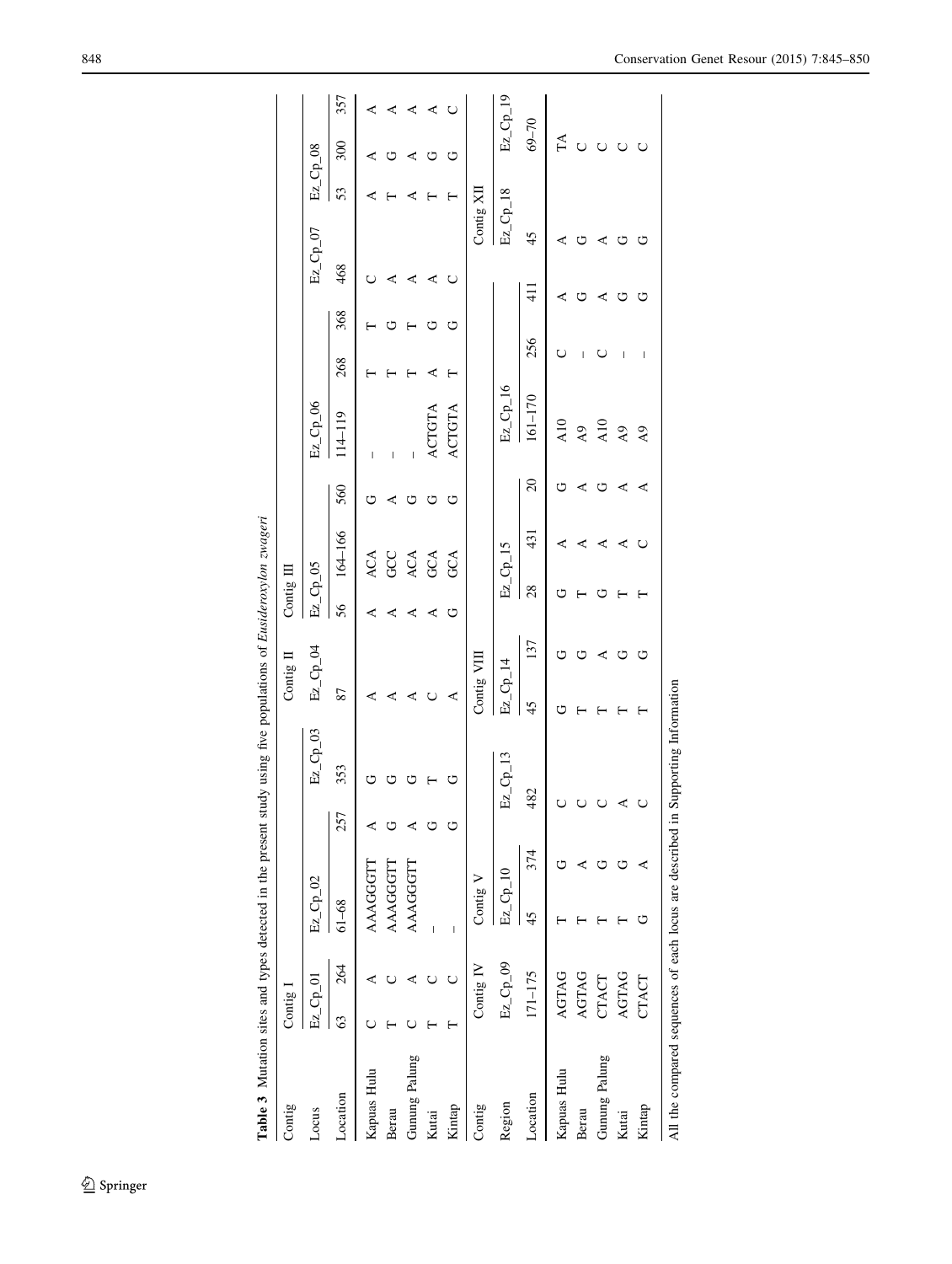<span id="page-5-0"></span>Each region was amplified by PCR using designed markers. Each reaction mixture contained  $1.0 \mu L$  of  $5 \times$  Colorless GoTaq<sup>®</sup> Reaction Buffer' (Promega), 0.4 µL of MgCl2 (25 mM),  $2.775 \mu L$  of RNase-free water,  $0.1 \mu L$ of dNTPs  $(2.5 \text{ mM each})$ ,  $(0.1 \mu L)$  of primers (forward and reverse, both 5  $\mu$ M), 0.025  $\mu$ L of GoTaq (5 U/ $\mu$ L), and  $0.5$   $\mu$ L of the extracted DNA. The total volume of each mixture was  $5.0 \mu L$ . The reaction program had the following thermal profile: 5 min initial denaturation at 95 °C, followed by 40 cycles of 30 s denaturation at 95 °C, annealing for 30 s at 57 °C, and extension for 60 s at 72 °C, followed by a final extension at 72 °C for 7 min. PCR products were purified using an ExoSAP-IT Kit (Affymetrix). The conditions imposed were 40 min of enzymatic treatment at  $37^{\circ}$ C, followed by 20 min of inactivation at 80 °C.

Sequencing reactions were performed on the PCR products using a Big Dye Terminator 3.1 Cycle Sequencing Kit (Applied Biosystems). The thermal profile was as follows: 3 min of preheating at 95  $\degree$ C, followed by 25 cycles each consisting of 10 s denaturation at 95  $\degree$ C, 5 s annealing at 50 °C, and 60 s extension at 60 °C. Products were purified by adding a mixture of 1.5  $\mu$ L acetic acid (99 %), 7.5  $\mu$ L water, and 31.25  $\mu$ L ethanol (95 %), and allowing the sequencing products to stand for 15 min at room temperature. The mixture was then centrifuged at 1500g for 30 min and the supernatant was decanted and mixed with an additional 1.5  $\mu$ L acetic acid, 7.5  $\mu$ L DDW, and 75  $\mu$ L ethanol. After centrifugation for 15 min at 1500g, the supernatant was decanted and all ethanol was removed by evaporation. Purified products were separated on an ABI3100 Genetic Analyzer (Applied Biosystems).

To assemble sequence data, the program BioEdit Sequence Alignment Editor (Hall 2004) was used. Sequences were aligned using the software package MEGA5 (Tamura et al. [2007](#page-6-0)). Then, the chloroplast DNA mutations were determined.

#### Results and discussion

In total, 200,445 reads (54,470,111 bp) were obtained from the Ion PGM sequencer. After assembly, 3275 contigs (1,193,362 bp) were detected, 14 of which consisted of more than 2000 bp. Those 14 contigs were denoted Contigs I–XIV (Table [1](#page-2-0)) and included a total 143,262 bp ranging from 2021 bp (Contig XIV) to 32,767 bp (Contig I), with a mean length of 10,233 bp. The mean coverage of Contigs I to XIV in the assembly process was 60.6, ranging from 3.6 (Contig XIV) to 153.6 (Contig II) (Table [1\)](#page-2-0). The results of NCBI BLAST indicated that nine Contigs (I, II, III, IV, V, VI, VII, VIII, and XII) were the most likely to contain chloroplast DNA (Table [1](#page-2-0)). Contig IX was likely to be a part of the 26S ribosomal RNA gene with a moderate query cover in the NCBI BLAST, but four other Contigs (X, XI, XIII, and XIV) were difficult to identify due to the low query cover (Table [1](#page-2-0)).

As for the nine Contigs (I, II, III, IV, V, VI, VII, VIII, and XII) containing chloroplast DNA, the coverage of eight Contigs (I, III, IV, V, VI, VII, VIII, and XII) was approximately 80 in the assembly process, but that of Contig II was about double that of the others (153.6) (Table [1\)](#page-2-0). Chloroplast DNA is well known to have a genome size of approximately 100–150 kbp and an inverted repeat sequence (Shinozaki et al. [1986](#page-6-0); Hiratsuka et al. 1989; Maier et al. [1995\)](#page-6-0). Thus, Contig II might be the inverted repeat sequence of chloroplast DNA in E. zwageri. If this were the case, the total length of the nine Contigs would be 152,503 bp, indicating that we have detected almost all of the chloroplast DNA in E. zwageri.

We designed a total of 27 markers in the nine Contigs related to chloroplast DNA. Of these markers, 19 (Ez\_Cp\_01 to Ez\_Cp\_19) were well amplified and succeeded in sequencing 3, 1, 4, 1, 4, 3, and 3 markers for Contigs I, II, III, IV, V, VIII, and XII, respectively (Table [2](#page-3-0)). Using those 19 markers, approximately 10,618 bp of chloroplast DNA was sequenced for each sample (Table [2\)](#page-3-0). All except three of the markers (Ez\_Cp\_11, Ez\_Cp\_12, and Ez\_Cp\_17) included chloroplast DNA mutations among the populations (Table [3\)](#page-4-0). In total, 26 nucleotide substitutions, 3 indels, 1 sequence inversion, and 1 mononucleotide repeat variation were detected. On the basis of these mutations, five haplotypes were detected from ten samples, but there was no variation within populations.

In the present study, we successfully developed chloroplast DNA markers that included intraspecific mutations. These markers will be a powerful tool for describing the phylogeographical genetic structure of E. zwageri and will be essential for the conservation and management of this endangered tree.

Acknowledgments This study was supported in part by a Grant-in-Aid for Scientific Research (B) from the JSPS to YI (No. 25304025).

#### References

- Hall T (2004) BioEdit version 7.0.0. [http://www.mbio.ncsu.edu/](http://www.mbio.ncsu.edu/bioedit/biodoc.pdf) [bioedit/biodoc.pdf](http://www.mbio.ncsu.edu/bioedit/biodoc.pdf)
- Hiratsuka J, Shimada H, Whittier R, Ishibashi T, Sakamoto M, Mori M, Kondo C, Honji Y, Sun CR, Meng BY et al (1989) The complete sequence of the rice (Oryza sativa) chloroplast genome: intermolecular recombination between distinct tRNA genes accounts for a major plastid DNA inversion during the evolution of the cereals. Mol Genet Genom 217(2–3):185–194
- Kurokochi H, Saito Y, Chuman M, Ide Y (2013) Low chloroplast diversity despite phylogenetically divergent haplotypes in